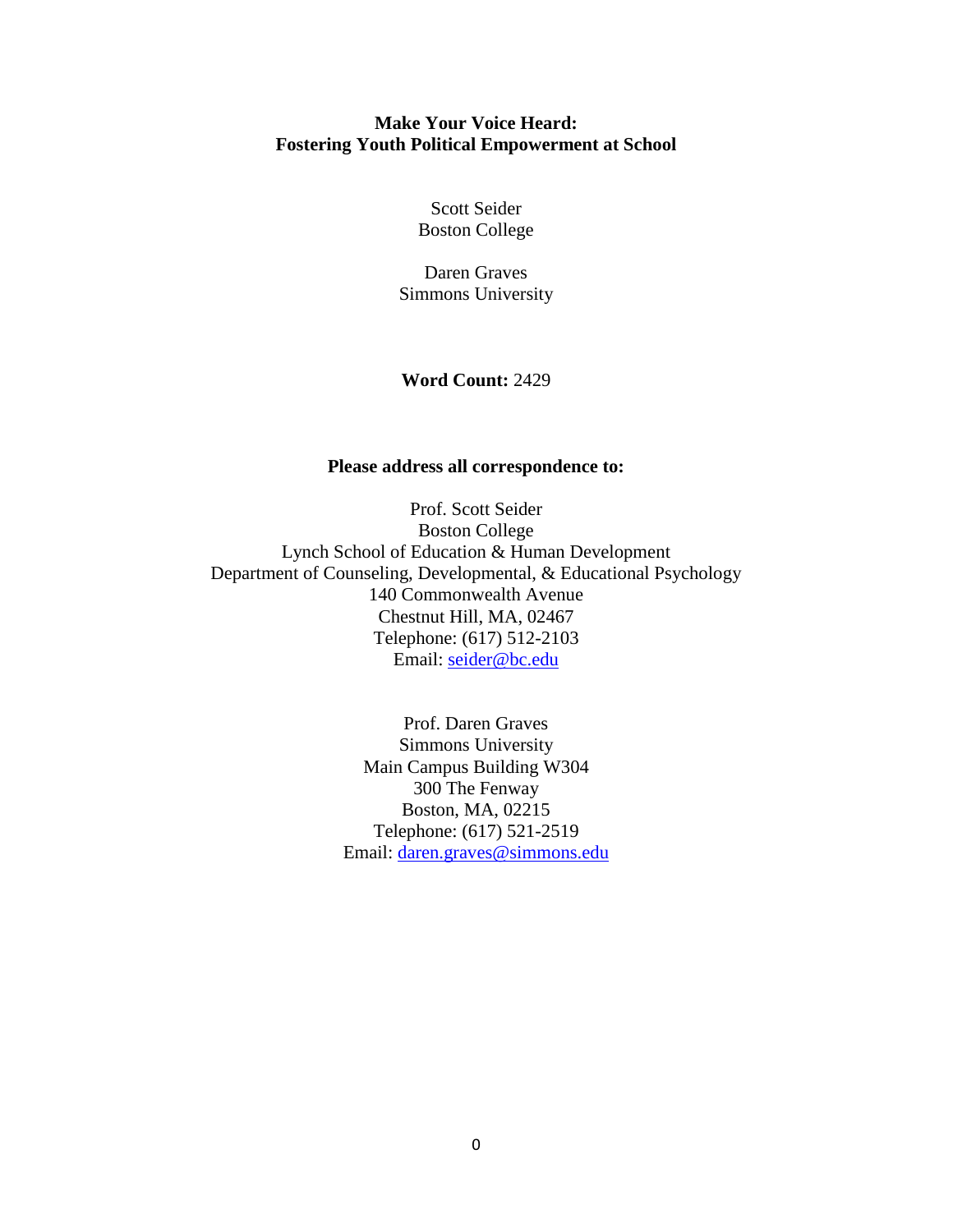#### **Make Your Voice Heard: Fostering Youth Political Empowerment at School**

Preparing young people to be active and engaged citizens has been a core purpose of the American education system since its inception, and *political agency* plays a key role in such efforts (Levinson, 2012). Political agency refers to youths' belief in their ability to effect social or political change within their communities. Political agency matters because it is one of the strongest predictors of a youths' civic engagement, political interest, and attention to current events (Beaumont, 2010). Scholars have also theorized that political agency can transform a young person's understanding of social or political issues into a commitment to social action addressing these issues (Watts & Flanagan, 2007).

What does the development of a young person's political agency look like, and what role can schools play in this process? Our research team recently considered these questions as part of a five-year study of schools and youth empowerment that entailed following more than 400 young people from five different states as they advanced through high school (Seider & Graves, 2020). One of these young people was Adriana, a young woman at Blackstone Academy Charter School in Pawtucket, Rhode Island, whose parents had emigrated from the Dominican Republic shortly before she was born.<sup>1</sup>

As a tenth grader, Adriana described how empowered she felt by the opportunity to lead a Blackstone Academy **community meeting** educating her classmates about the police killing of African American teenager Michael Brown in Ferguson, Missouri. Following this experience, Adriana explained: "A lot of people might feel like they can't do anything [about social problems], but, in reality, you can do something. It might be just in your community, but it's better to do something locally than not to do nothing at all." One year later as an eleventh grader,

 $\overline{\phantom{a}}$ 

 $<sup>1</sup>$  All youth in this article are referred to by pseudonyms</sup>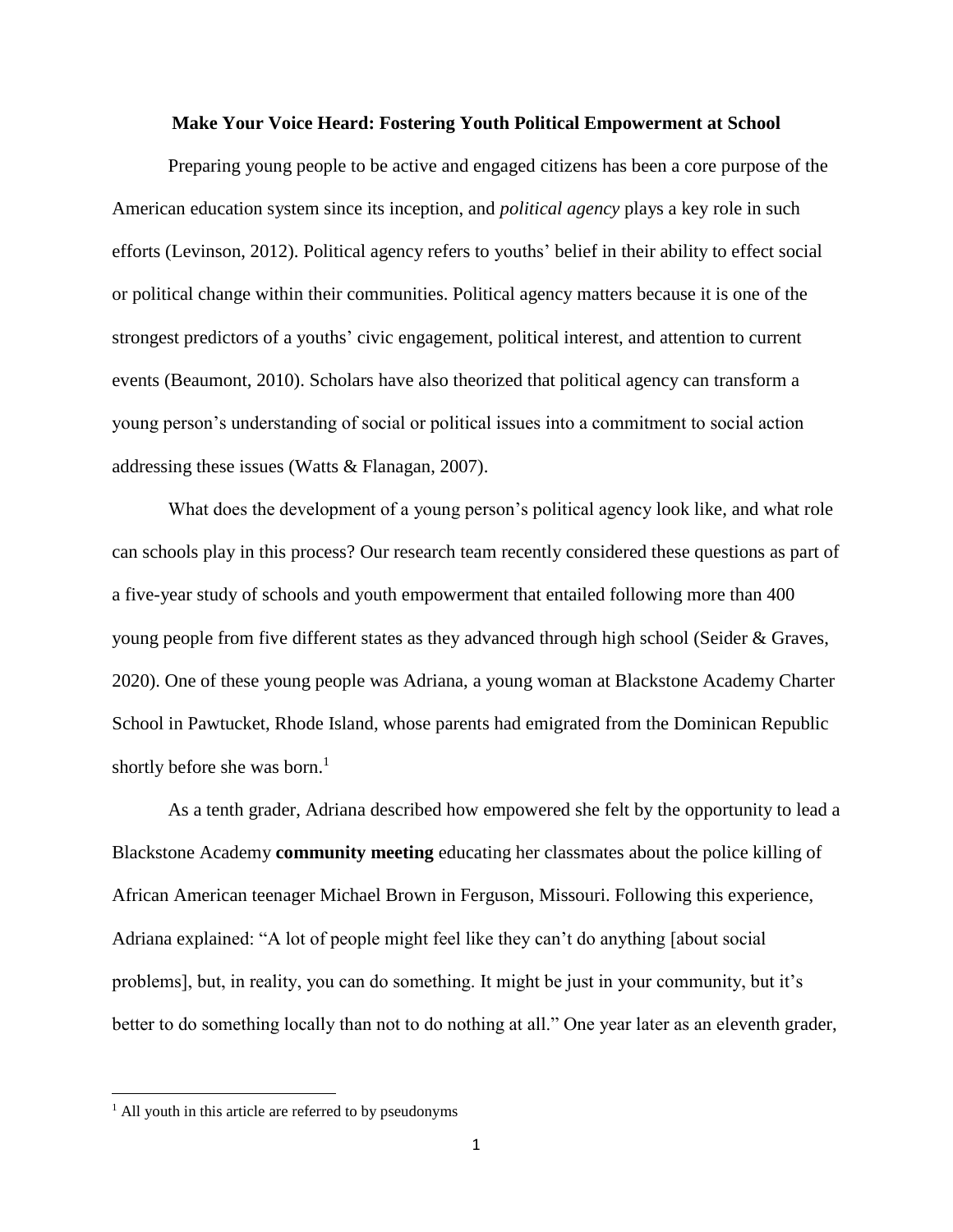Adriana cited her participation in Blackstone's **community improvement projects** as having strengthened her feelings of political agency as well. She explained: "Usually teenagers feel like they can't really do much because they're so young… but there's so much opportunities out there." Finally, as a twelfth grader completing her **senior social action project**, Adriana explained that she now felt empowered to engage in challenging social and political issues beyond her high school building: "My friends and I, whenever there's a march near us, we've been trying to go…just to help with making a difference and making the movement. So honestly wherever I see I can put my voice in, I'm gonna put my voice in."

Our research study revealed that Adriana's steady growth in political agency over four years of high school was representative of the experiences of many of her Blackstone Academy classmates as well. In fact, Adriana and her Blackstone classmates demonstrated steeper growth in their political agency than their peers across the broader sample. So how did Blackstone Academy contribute to their students' growth, and what are the takeaways for other educators committed to fostering their own students' political agency? Below, we answer these questions by bringing in the voices of several more Blackstone Academy students and teachers—and drawing on our field notes from more than 90 days of observations at the school— to highlight the programming and practices that contributed to Blackstone students' outsized feelings of empowerment and political agency as well as the implications for K-12 educators across a variety of schooling contexts.

## **Positioning Students as Knowledge-Holders**

Blackstone Academy is a not-for-profit, public charter high school serving youth in three working-class Rhode Island cities. Located in an old factory building, the school features a student body of just 350 students. More than 80 percent of these young people come from low-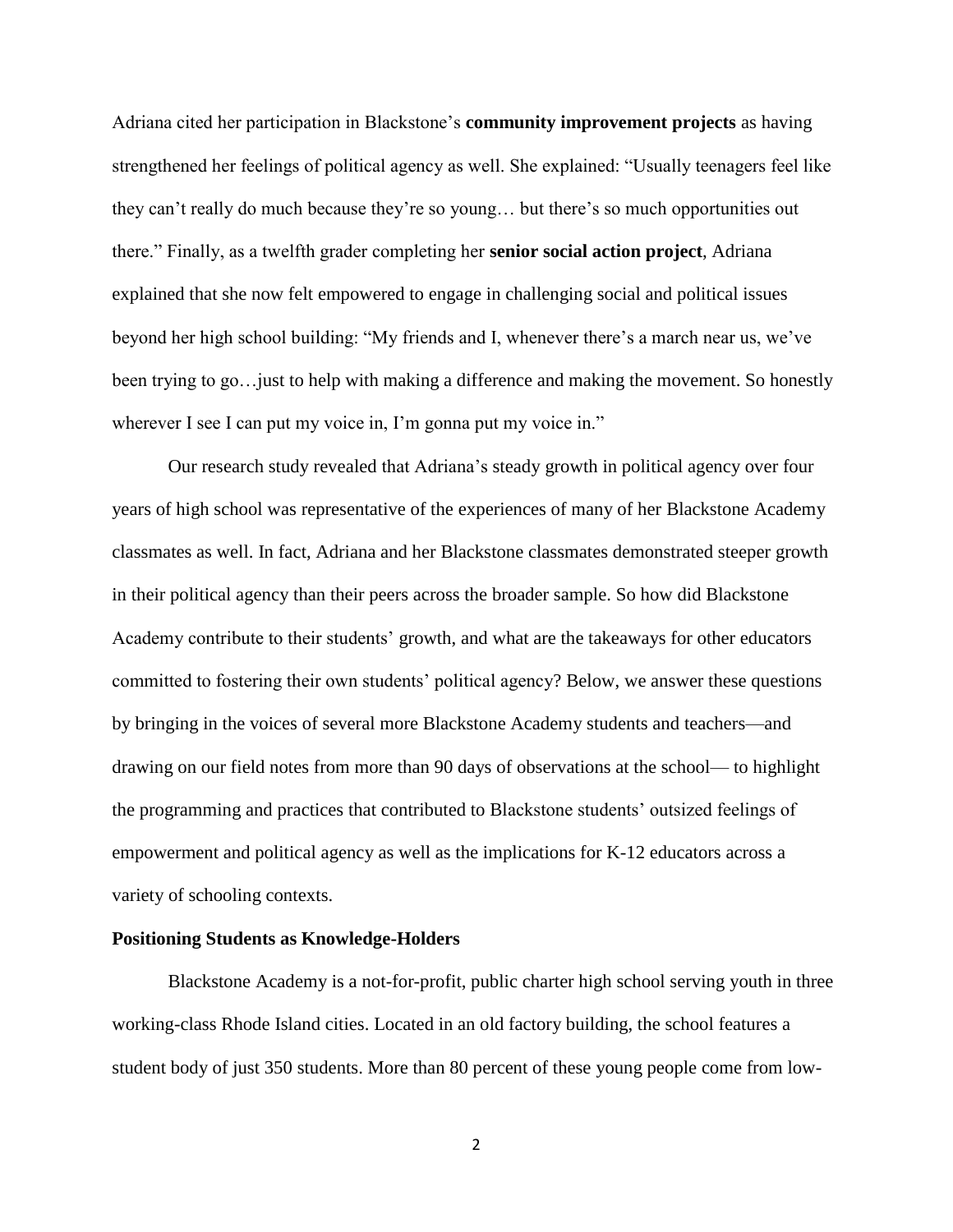income families, and the majority have parents who immigrated from South or Central America. Once a month on Wednesday afternoons, the entire Blackstone Academy community convenes to learn about a topic selected and led by rotating groups of students. In recent years, topics have included bullying, feminism, micro-aggressions, Islamophobia, and autism. One Blackstone teacher said of these meetings: "I like those [meetings] because it facilitates a whole school-wide conversation. So it's not limited to one teacher's classroom or an honors class…And I think that shapes the whole school culture because it leaves the students to preserve and protect the culture."

For the community meeting focused on Islamophobia. Blackstone students leading this meeting shared video clips with their classmates that illustrated some of the stereotyping and discrimination experienced by Muslims in the United States. Blackstone student Destiny was one of the young people leading this presentation. She explained that the goal "was just teaching about how…terrorists are nowhere close to being Muslim. If you are a terrorist, you are not Muslim because Allah has nothing to do with violence. He wants nothing to do with violence… So it was really a strong topic, and a lot of kids came up to me and my teacher and said that was amazing to learn about. Just seeing how different it was from what they grew up thinking."

This experience was an empowering one for Destiny and her classmates leading this presentation because they had the opportunity to influence the beliefs and attitudes of their classmates about an important social issue. Likewise, the rest of the Blackstone student body had the opportunity to see their peers taking on this leadership and instructional role. Accordingly, one of the key recommendations coming out of our study is for educators and school-leaders to develop learning experiences that position students in the role of teacher and knowledge-holder. Scholar Albert Bandura (2006) has reported that such opportunities for youth to influence their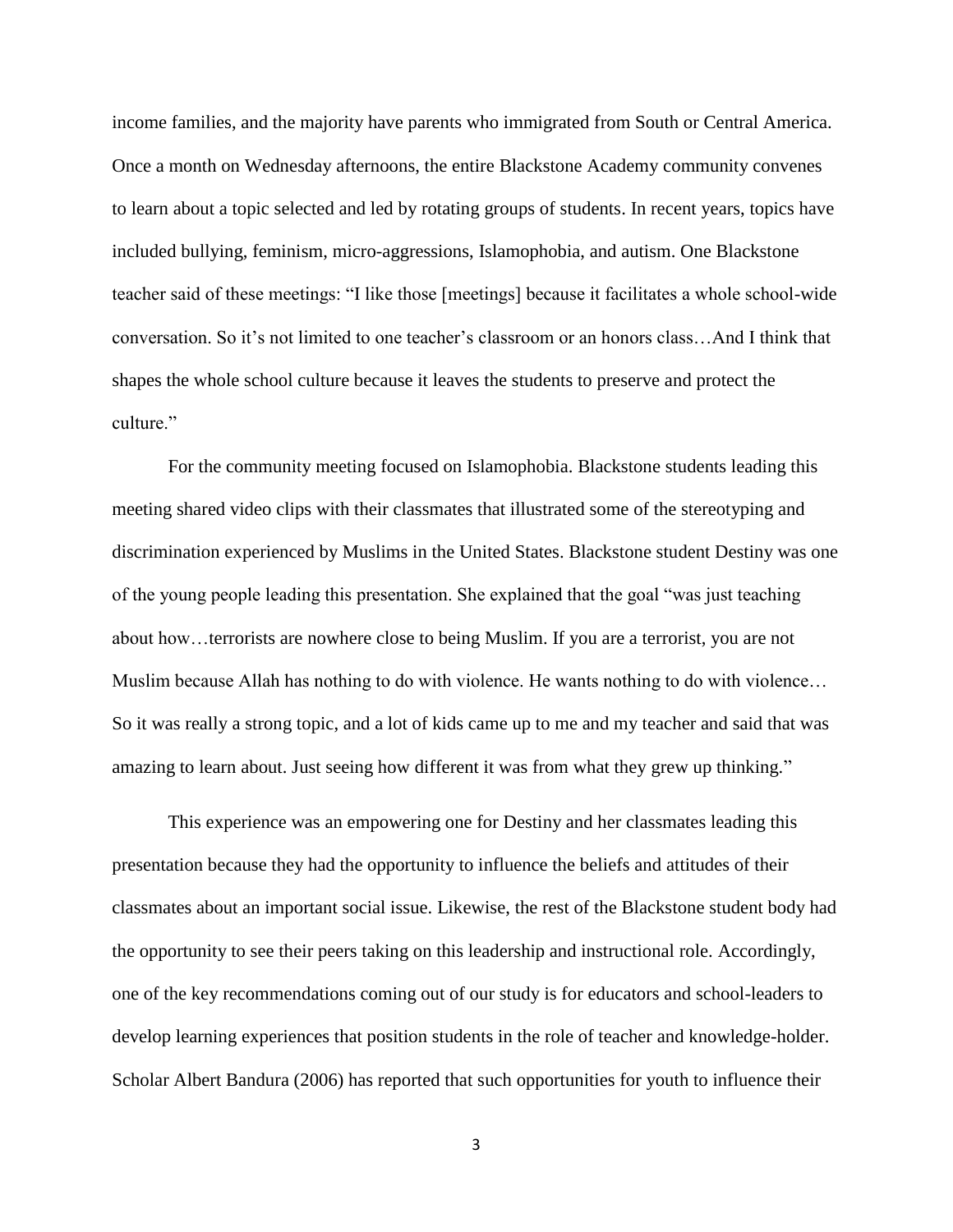school community increase their belief that "political systems are also responsive and influenceable" (p. 30).

## **Modeling Skills and Commitments to Social Change World**

Academic classes end at 1 PM on Tuesday and Thursday afternoons at Blackstone Academy so that students and faculty can spend the last two hours of the school day working together on community improvement projects (CIPs). Blackstone students are required to complete at least four of these semester-long projects prior to graduation, and they can choose amongst projects with names like Housing & Homelessness, the Poverty Project, Born to Run, Healthy Teens, Project Earth, Diver-cities, and Facing History. Blackstone principal Kyleen Carpenter emphasized that these projects—which include both academic learning and service in the community— are not extracurricular activities or enrichment experiences, but, rather, "one of the things that's helping our students get this understanding of their own power in the society we live in."

In the Housing & Homelessness CIP, Blackstone students learned about issues of affordable housing within their city, and then participated in a campaign led by a local organizing group to prevent utility companies from shutting off heat during the winter months on poor families behind on their bills. The Blackstone teacher leading this CIP explained of the phone-banking his students did for this campaign: "They were all nervous about phone-banking at first, and then they all loved it. Cause they loved the human component, talking to people and hearing people's stories. I think they like being outside the classroom and like still being in their community. Like we're not taking them to a community that they don't know or they're not familiar with, you know. We're going back into their own communities." Learning experiences like this one deepened Blackstone students' feelings of political empowerment and belief in their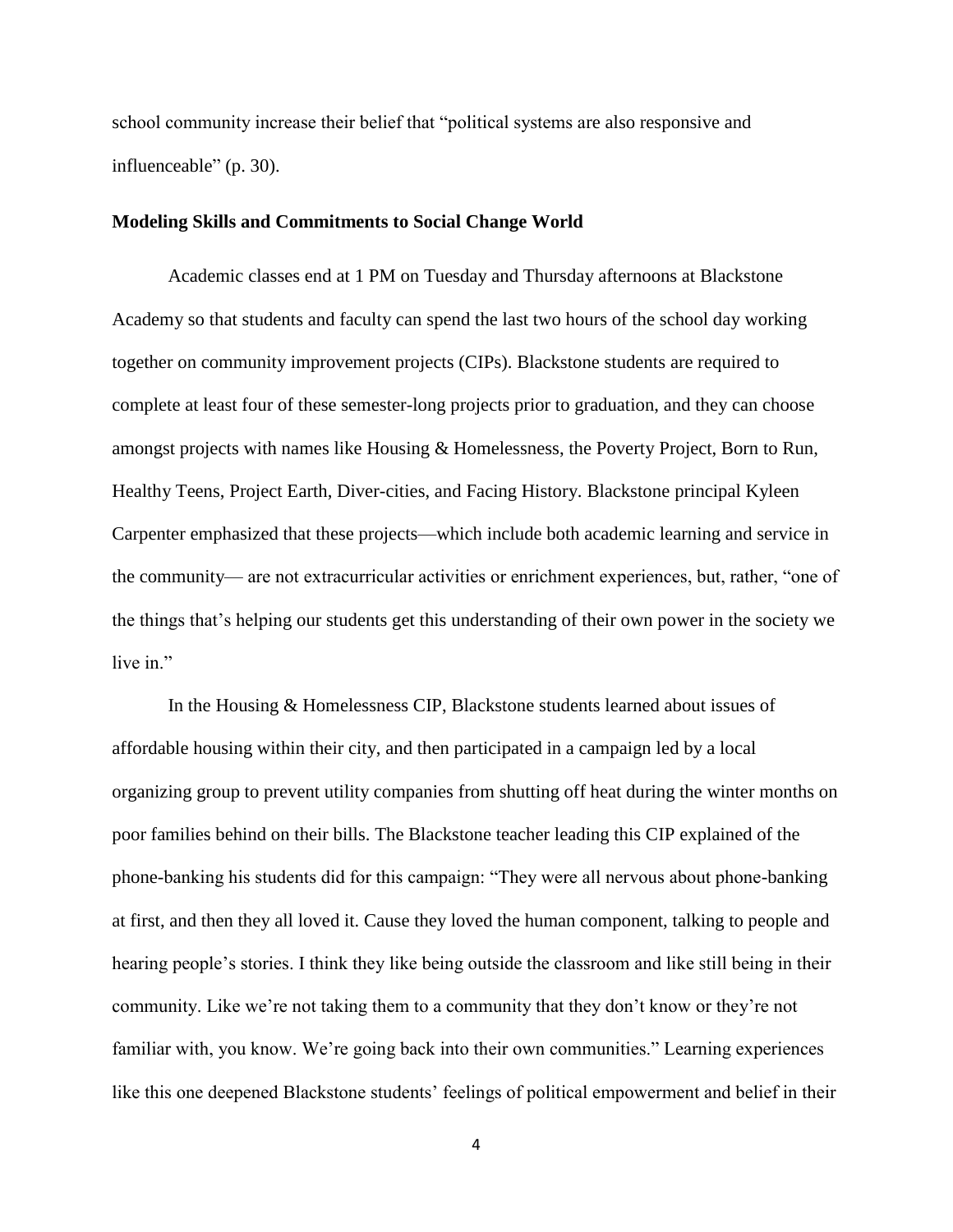own ability to effect social and political change. Consequently, another recommendation coming out of our research study is for educators and school leaders to structure service-learning experiences so that they introduce young people to specific skills involved in social-change work, expose them to adult mentors committed to such work, and offer practice in actually carrying out the work themselves.

### **Effecting Change in School**

Blackstone students typically complete their CIPs during their ninth and tenth grade years of high school, which help them to develop the skills necessary to carry out more independent social action projects during their final two years of high school. In eleventh grade civics, for example, Blackstone students work as a group to identify a policy in the student handbook with which they disagree, and then engage in the organizing and advocacy work necessary to challenge the policy. Blackstone students in the Class of 2017 aimed their sights on changing the school's technology policy, which prohibited the use of smart phones, tablets, and headphones during the school day.

Over several weeks, Blackstone students spent their time in civics class researching the effects of technology on student-learning, developing a proposal for a "media pass" that would allow students to utilize technology at particular times in the school day, seeking buy-in from the rest of the student body, and creating a presentation for the school's faculty and staff. They debated and worked hard to come to consensus about questions ranging from whether the media pass should be usable during lunchtime to how Blackstone administrators should keep track of students who had lost their media pass privileges.

Ultimately, the civics students made their pitch to change the technology policy at the school's monthly faculty meeting. "In summary," a young man explained at the end of the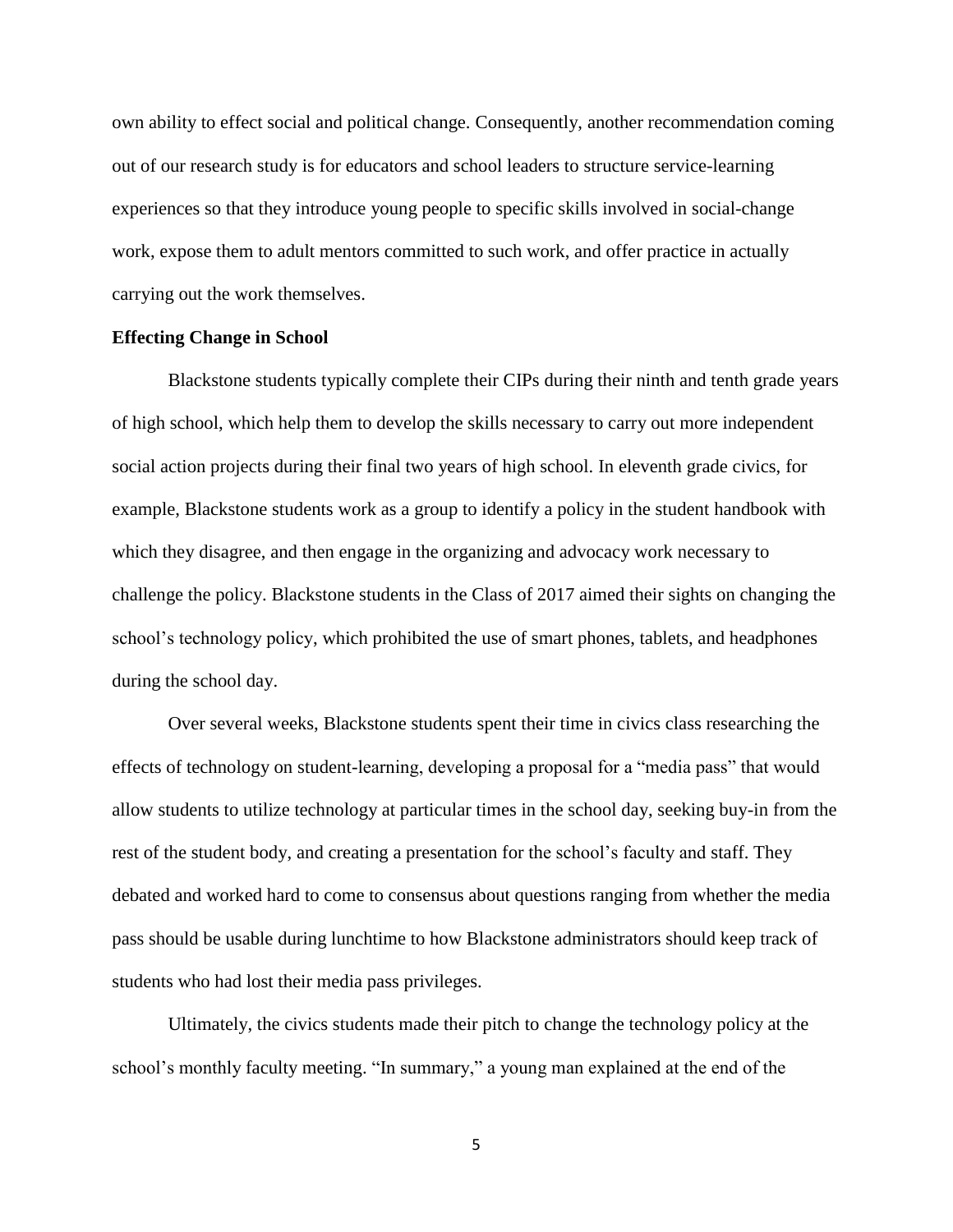twenty-minute presentation, "the technology policy is outdated and incorrect, particularly in regard to tablets. So the media pass allows the use of phones and headphones at certain times… And it helps us prepare for college because in college you have more freedom to decide what you want to do." Faculty applauded their students' efforts, promised to consider the proposal seriously, and ultimately voted to try out the proposed technology policy for the remainder of the school year. If things went smoothly, the change would become a permanent one.

This learning experience was a deeply empowering one for many of the participating civics students. As Blackstone student Carla explained: "Being able to make change here, it does impact my future because I believe, like if I can make change within a small group, I can make change over a big group throughout a long period of time." Consequently, our third recommendation for educators and school leaders committed to fostering students' political agency is to offer them opportunities to effect change within their own school community. For many young people, their school community feels as much— or more— like their "real" community as their neighborhood, county, or city.

#### **Effecting Change in the "Real World"**

Finally, all of the civic knowledge and skills that Blackstone students develop over four years of high school culminate in their senior project. For this yearlong capstone experience, students can choose any topic about which they are passionate, and they then proceed through a series of steps that include authoring a research paper, interviewing people in the community, working with an organization, and ultimately carrying out a project that seeks to address their chosen topic.

One Blackstone student, Marco, who had immigrated to the United States as a middle schooler, chose to focus his senior project on challenges facing English learners (ELs).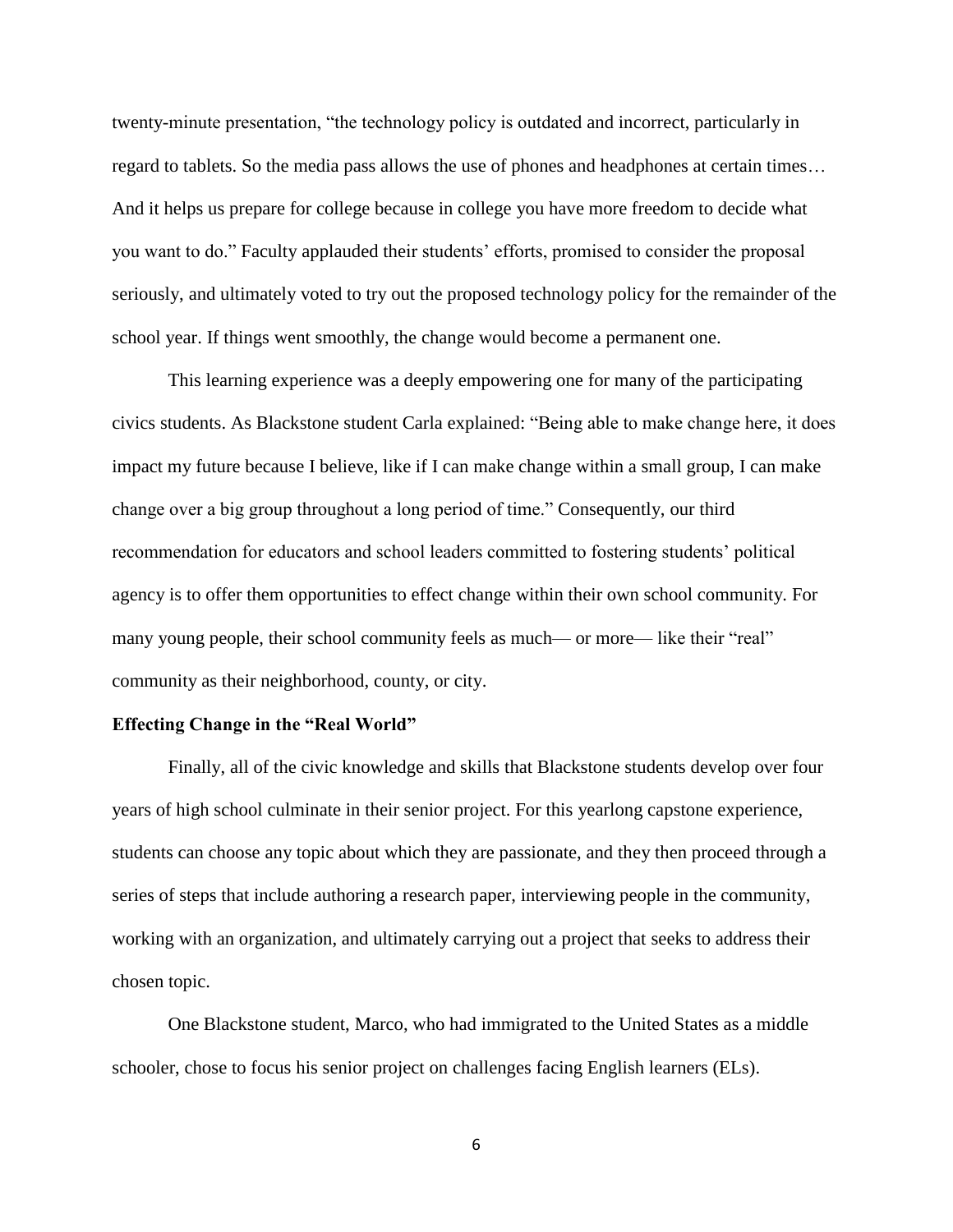Specifically, Marco interviewed English learners across the city about schooling practices that had and had not been helpful to their learning, and he compiled this information into a resource guide for educators across the city. As Marco explained, "My major goal was to make teachers aware of what is more effective on ELs because I'm an EL too. But I feel like some strategies that maybe teachers don't know about would have helped me more. And I feel like if they were aware of it, they would do something about it."

Marco sought through his senior project to have a tangible effect upon the English learners coming up behind him in primary and secondary schools across Pawtucket. And the effects of his project was further amplified when Blackstone's executive director, Carolyn Sheehan, arranged for Marco to testify before a state congressional committee about the importance of protecting funding for English learners in the state education budget. Though he had arrived in the United States only six years earlier with just a few words of English, Marco graduated from Blackstone Academy with a deep sense of having contributed to the success of English learners across his city and state. Accordingly, a fourth recommendation coming out of our research study is for schools and educators to develop opportunities for students to effect change in the world beyond their school community as well. The senior year, in particular, seems to offer a powerful moment for a capstone experience that allows students to exercise in the "real world" the knowledge, skills, and capacities they have spent four years developing.

#### **Conclusion**

Children's Defense Fund founder Marian Wright Edelman (1992) once observed that, "Education is for improving the lives of others and for leaving your community and world better than you found it." In these words, Edelman reminds us of an essential goal underlying the work taking place in K-12 schools across the United States. However, for young people to actualize